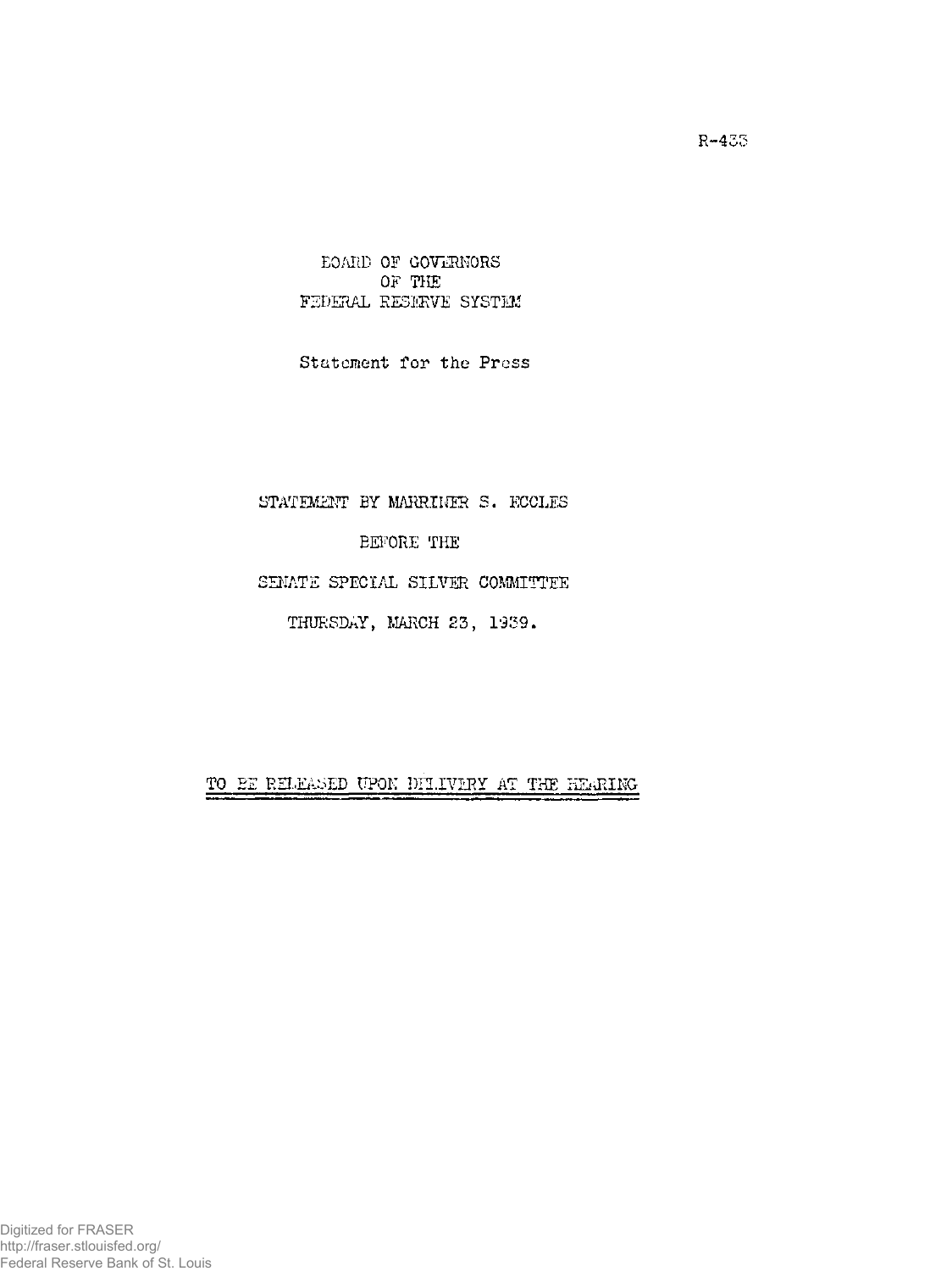After I testified before your Committee on Tuesday, I realized that the problems we were discussing are only a part of a broader picture, and that it might serve your purposes better if I made a statement dealing briefly with the main issue that confronts us.

There is an infinite variety of opinion as to how to bring about recovery, but all shades of opinion agree on the main objective, which is the restoration of a volume of industrial, trade, and agricultural activity that would result in full employment of labor and would give all our people an opportunity to earn a decent livelihood. At this juncture we all want to concentrate our efforts on achieving this common objective and over the longer pull we want to prevent the recurrence of booms and depressions and of violent changes in the national income.

There are those, and I believe that they include some members of this Committee, who believe that the general objective can be achieved best by the issuance of additional currency by the United States Government, whether in the form of silver certificates or United States notes. I sincerely wish that the problem were as simple as that, because that would not be a difficult thing to do. But experience convinces me that the problem cannot be solved in this manner. Under our financial system and with the habits of our people, currency is used only to make minor payments or for hoarding and all the currency in excess of day-to-day requirements of the people finds its way back to the banks and is redeposited by them with the Federal Reserve banks. In other words, redundant currency would not stay in circulation. It would only add to the present huge excess of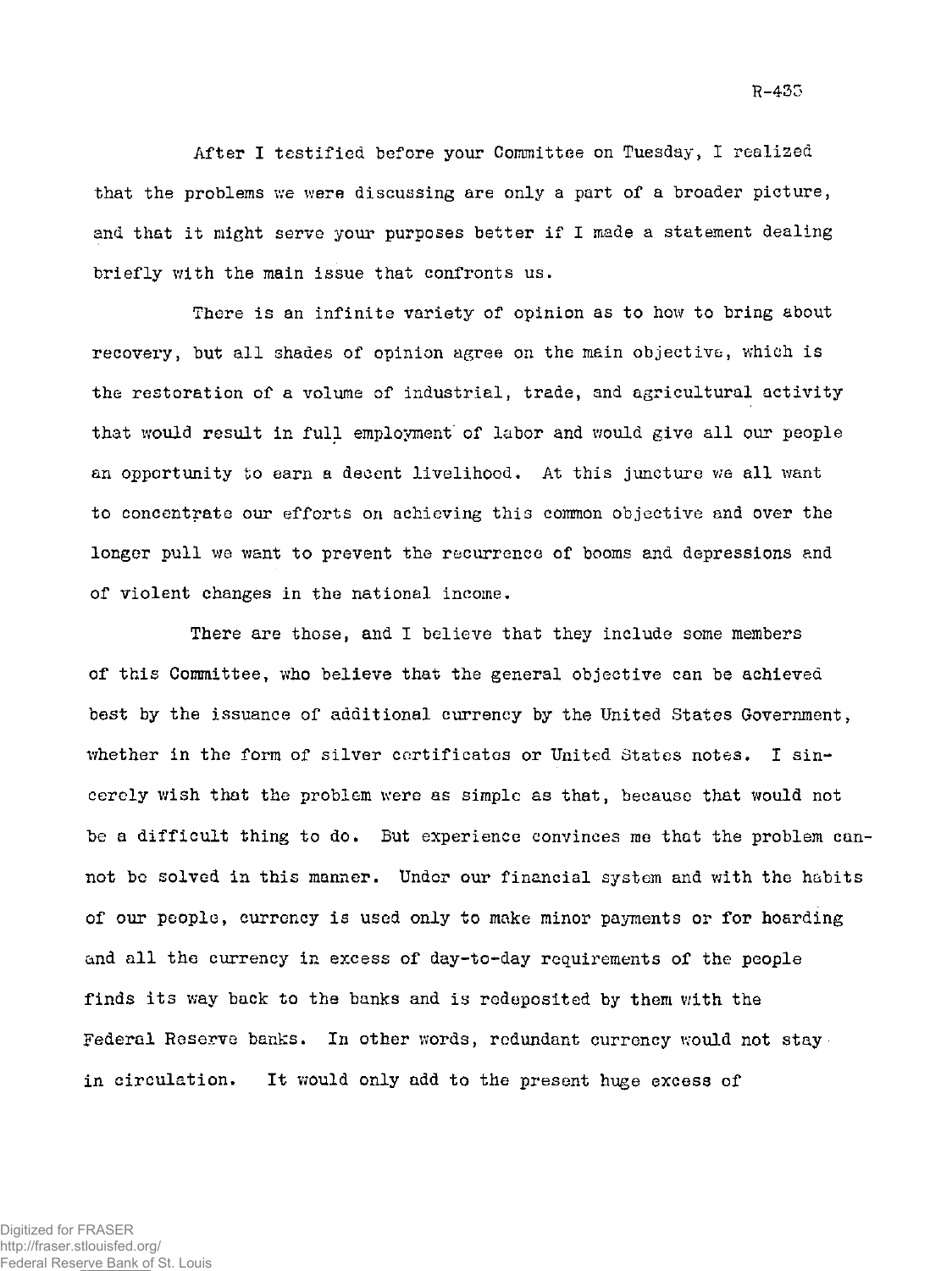R-433

 $-2 -$ 

bank reserves and to existing demand deposits without creating an opportunity for the use of either these reserves or these deposits.

That prosperity does not depend upon the volume of currency is evident from the fact that we had considerably less currency outside of banks during the entire period of the  $1920$ 's  $-$  when we had reasonably full employment and production -- than we have today. In 1929 currency outside of banks was \$3,600,000,000 and now it is \$5,?00,000,000.

In our modern economy when we speak of money we mean not only coins and paper money, but also deposits at the. banks, and we now have more deposits than at any other time in the history of the country. The amount of deposits subject to check is \$26,000,000,000 today, as compared with \$23,000,000,000 at the peak of tho boom in 1929 and \$22,000,000,000 in 1926, which is generally considered a prosperous yecr.

Employment and national income depend not merely on the volume of money in existence, but also on the use that is made of this money. Today we have large holdings of idle deposits and currency which, if put to use by the owners, would employ all our workers and would produce a national income adequate for a reasonable degree of prosperity.

The crucial question, therefore, is how to make the existing abundant money supply function more effectively. On this question there are two opposite schools of thought. I belong to the school that believes that every possible encouragement should be given to private investment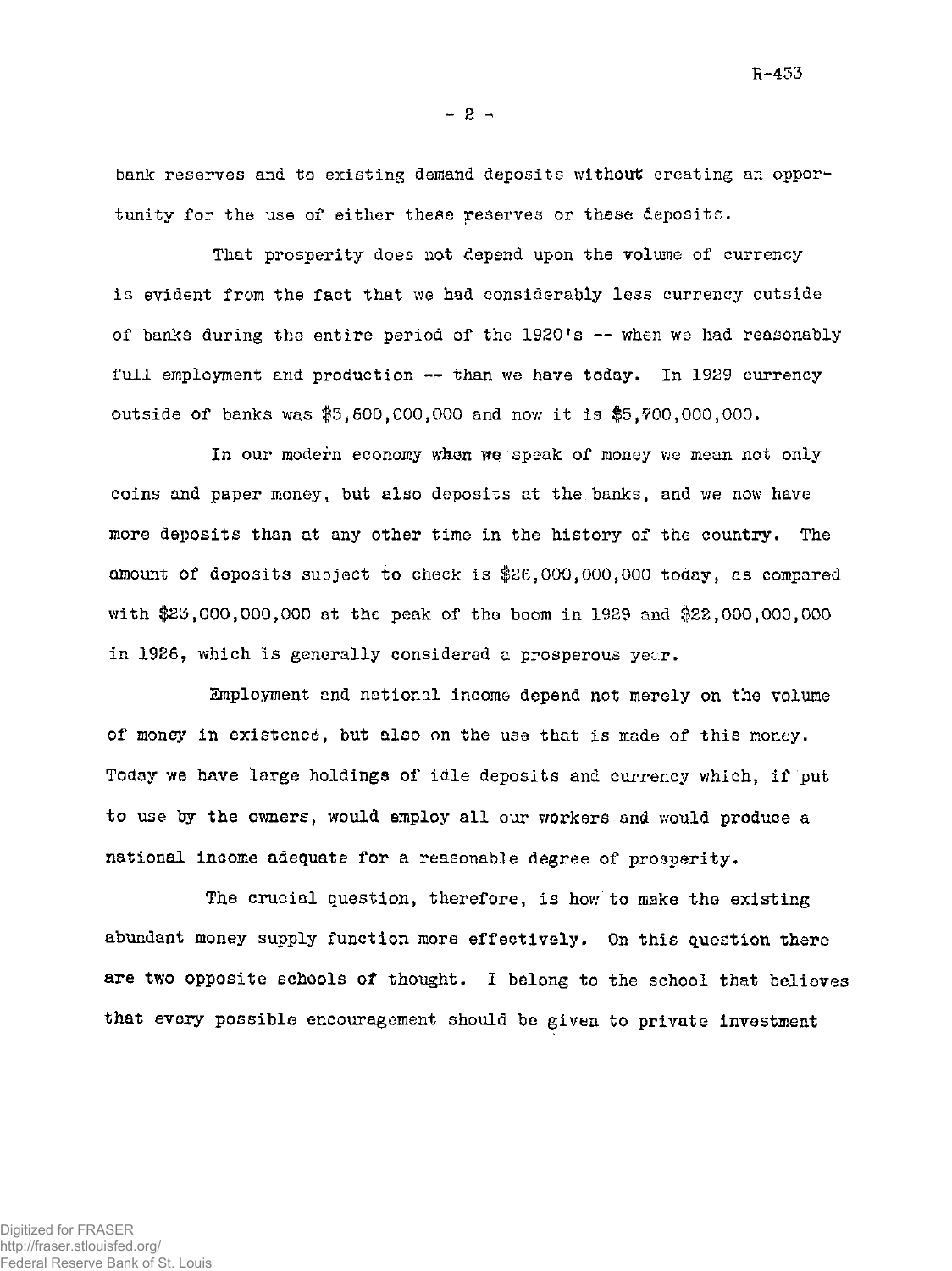R-433

 $-5-$ 

and private enterprise for profitable employment of the great surplus of idle funds, idle men and idle resources which we have in this country today. However, I believe that when private enterprise is unable or unwilling to do so, Government should help to put this idle money, some of the ten millions of, unemployed, and idle facilities to work in noncompetitive, socially and economically desirable public activities, including the building of roads, schools, hospitals, housing, etc. This, of course, should be done as efficiently as possible and in a way that will stimulate and supplement private activity. Expenditures for these purposes, for farm benefits and for adequate pensions for the aged will increase the effective demand for the output of industry and thus not only sustain existing investments but provide profitable outlets for investment in new enterprise. This would increase the national income and the Federal revenue and thus ultimately bring about a balanced budget, which we all desire.

To my mind, this would be practising real national economy, for I believe that the failure to use these factors of production causes a great and irreparable waste.

When our productive capacity is in excess of current demand, as it is today, it does not make sense to me to expect that a reduction in the demand originating from government activities is going to lead the makers of agricultural implements, the railroads, the automobile manufacturers, the textile industry or, for that matter, any other industry, to enlarge plant capacity, increase production.and thus furnish employment. If the buying power of millions of people on WPA rolls or in public construction, or in shipyards and airplane factories is reduced, I do not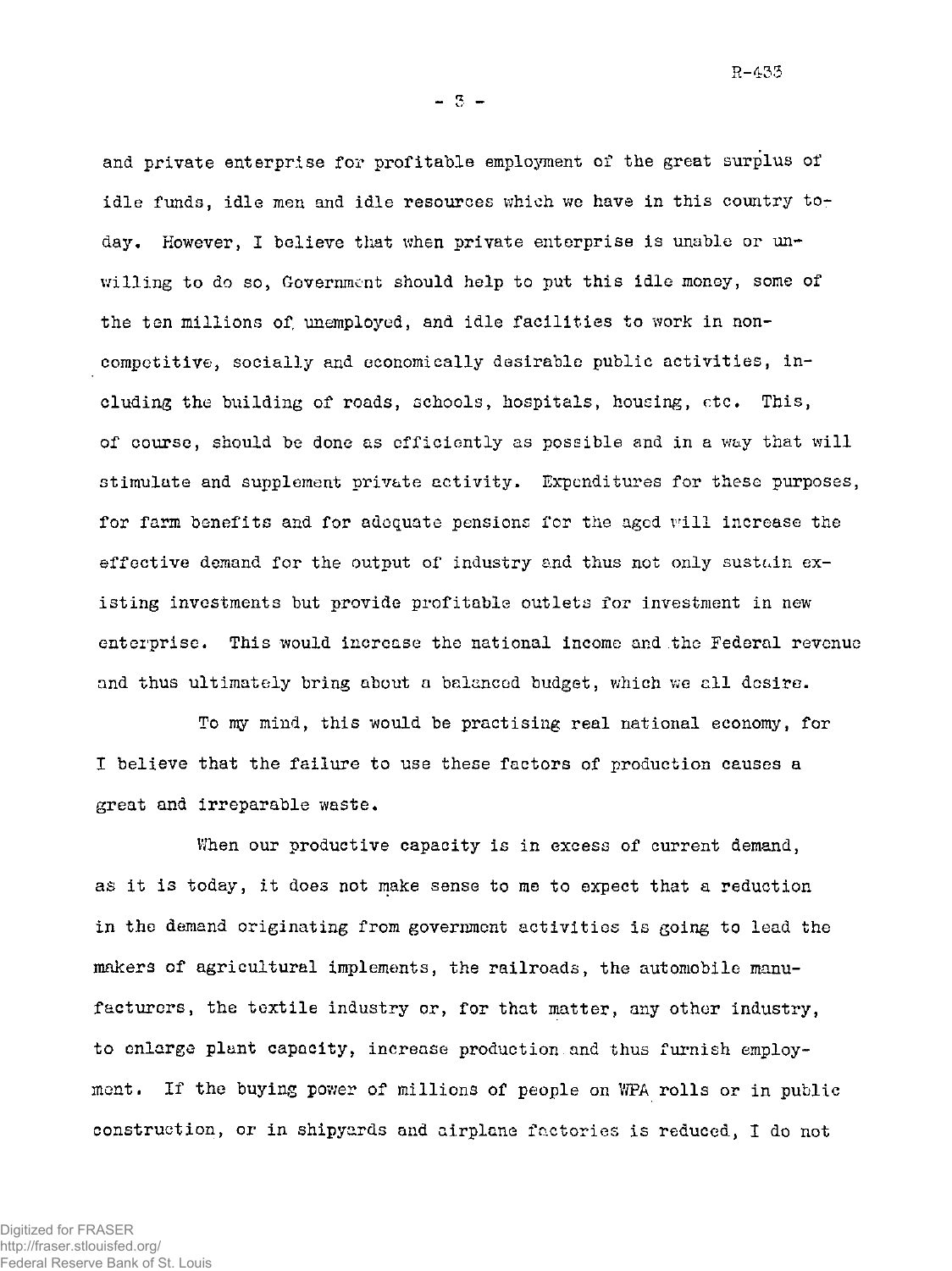$R - 475$ 

 $-4 -$ 

see how we can expect more houses to be built and more capital expenditure to take place.

Another school of thought, however, believes that business confidence cannot be restored until a balanced budget is assured through reduction of government expenditure, that continued deficits are holding back private investment, that government employment is demoralizing and destructive of the moral fibre of our people, that the public expenditures are wasteful and are piling up a burden of debt which our children and grandchildren will have to pay off. Senator Byrd has stated that he believes that for every dollar the Government borrows and spends, private enterprise is deterred from spending two.

A similar viewpoint has been expressed by the United States Chamber of Commerce, by stockholders replying to a questionnaire sent out by the National Association of Manufacturers, by the New York State Bankers Association, and by the American Institute of Steel Construction, representing an important element in heavy industry. It is not too much to say, in fact, that this appears to be the prevailing point of view among business men and the public generally, as reflected by a recent Gallup poll, by innumerable resolutions of trade associations, by bankers' groups, and -as I can testify from personal experience  $-$  by the overwhelming majority of newspaper editorials.

A great majority of people appear to believe, therefore, that business confidence would be restored if the budget were balanced, and that the spurt of economic activity that would result would accomplish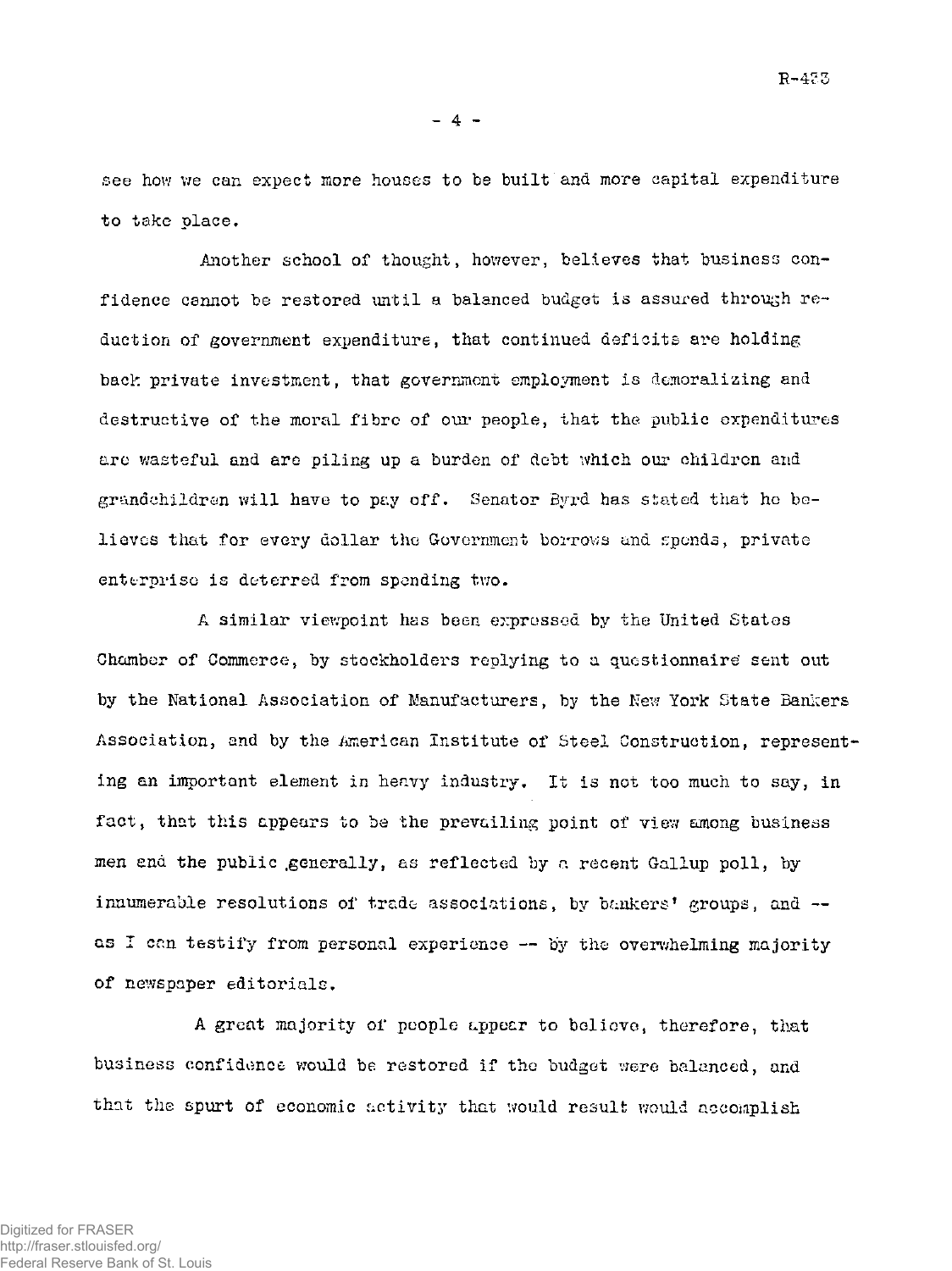R-433

 $-5 -$ 

our common aim of recovery. It would appear that the majority of the business leaders on whom would fall the task of producing the activity necessary to recovery are convinced that the Government's expenditures compete with and discourage private investment in existing and in new. enterprise. A majority in both houses of Congress have indicated that they also hold this view. While I am convinced that such a policy of retrenchment under present conditions would have disastrous results, we live in a democracy and, therefore, I believe that the viewpoint of the majority should promptly be made effective.

The country is entitled to a clear-cut and prompt determination of policy on this vital issue. Uncertainty and hesitation do not contribute to recovery. It is Congress that determines the rates and the nature of our taxes; it is Congress also that determines the amount of government money to be used for different purposes. If balancing the budget will bring about recovery, then Congress can promptly do so by reducing expenditures to the level of receipts. If, in addition, taxes were to be revised and cut as a further inducement for private enterprise, government expenses could be reduced still further to make up for the decline in tax receipts.

In order to effect sufficient economy and reduce taxes, Congress would have to reduce substantially practically all of the large items in the budget. Not much economy could be effected in the regular establishments of the Government, which in the aggregate absorb only about one-tenth